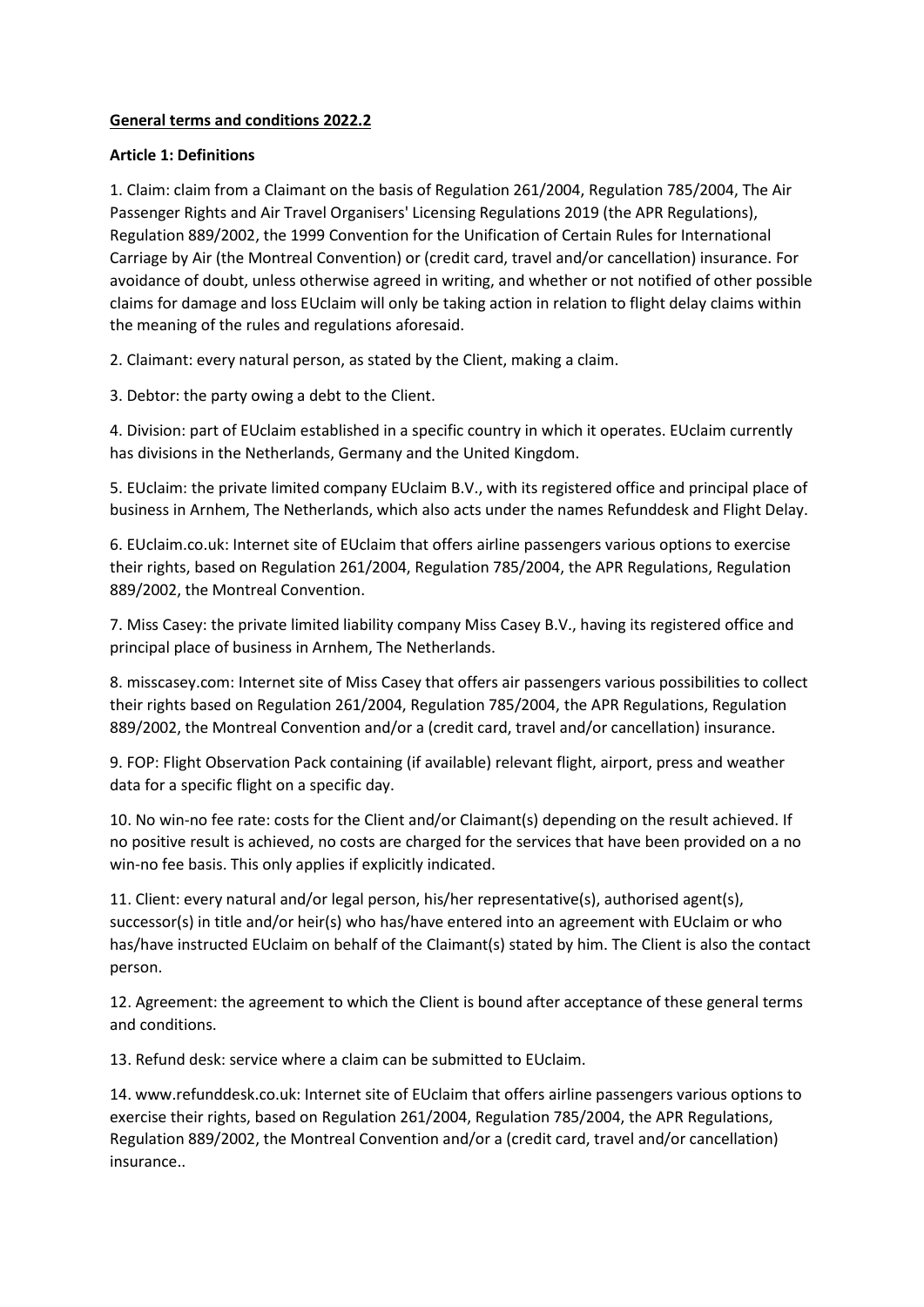15. Flightdelaycompensation: service where a claim can be submitted to EUclaim.

16. www.flightdelaycompensation.com: Internet site of EUclaim that offers airline passengers various options to exercise their rights, based on Regulation 261/2004.

### **Article 2: General**

1. Wherever these general terms and conditions refer to 'insurance', it must be deemed to include credit card, travel and cancellation insurance.

2. Wherever these general terms and conditions refer to 'EUclaim', it must be deemed to also include 'Refund desk' and/or Flightdelaycompensation. This means that these general terms and conditions equally apply to agreements, of any nature whatsoever, entered into with Refund desk and/or Flightdelaycompensation.

3. These general terms and conditions apply to and form an integral part of any quotation, offer and agreement between EUclaim and the Client and/or Claimant(s), insofar as these conditions have not been explicitly derogated from by agreement in writing by the parties.

4. These general terms and conditions apply to the exclusion of any other conditions. Other terms and conditions only form part of agreements entered into with EUclaim, if and insofar as such has been expressly agreed in writing.

5. EUclaim shall at all times be entitled to make amendments to these Terms and Conditions, subject to the provisions of Section 6:236(i) of the Dutch Civil Code. The Client will be informed in the event of significant changes.

5. EUclaim is at all times entitled to make changes to these general terms and conditions, except for the provisions as stipulated in Section 6:236, subsection i, of the Dutch Civil Code.

6. If one or more provisions in these general terms and conditions appear to be void, voidable or non-binding, the remaining part of these general terms and conditions remains in full force. EUclaim is entitled to replace the void, voidable or nonbinding provisions with provisions that are not void or voidable and which are binding and which, with a view to the object and purposes of these general terms and conditions, reflect the void, voidable or non-binding provision(s) as closely as possible. 6. Insofar as EUclaim, in the performance of the agreement, uses an intermediary/intermediaries and/or third party/parties, these general terms and conditions also apply to this/these intermediary/intermediaries and/or third party/parties.

### **Article 3: Agreements**

1. All offers, made in whatever form, are without obligation and merely serve as an invitation to enter into an agreement, unless EUclaim states otherwise.

2. An agreement is only formed if and insofar as the agreement has been confirmed by EUclaim in writing, by means of an e-mail or otherwise, or when EUclaim has performed the agreement.

3. By entering into an agreement with EUclaim, the Client declares that he/she is entitled to enter into this agreement or to issue the instruction on behalf of the (fellow) Claimant(s) indicated by him.

4. EUclaim is entitled to decide against entering into an agreement or to refuse a Client and/or Claimant(s), without stating the reasons. In that event, EUclaim will notify the Client thereof as soon as possible.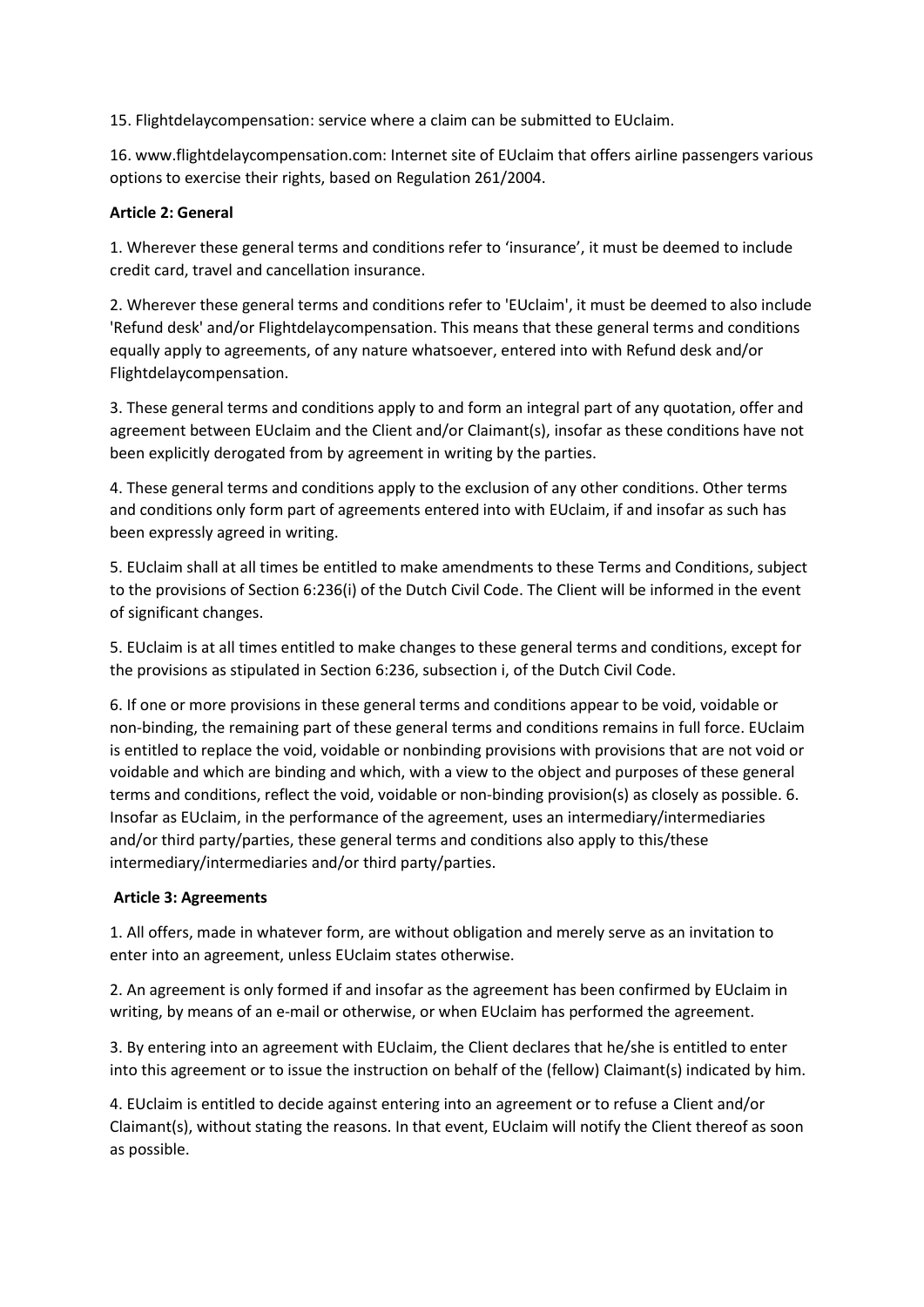5. EUclaim reserves the right to terminate (part of ) the agreement and/or (part of) the agreement in the event of a situation which prevents a proper performance of the agreement, a situation which makes the relation with the Client unworkable or at the discretion of EUclaim.

6. EUclaim reserves the right to perform each agreement that has been entered into on a no win-no fee basis entirely at its discretion, while a positive result can never be guaranteed. EUclaim reasonably endeavours to perform the agreement to the best of its knowledge and ability.

7. If EUclaim agrees a fixed fee (which departs from the rates described in article 5 of these terms and conditions) or fixed price with the Client, EUclaim is at all times entitled to increase this fee or price, as from three months after entering into this agreement. If the price increase follows from a statutory obligation, EUclaim is also entitled to increase this fee or price within this three-month period.

8. If at any time the Client decides to cancel the instruction or terminate the agreement after contractual work has actually already been performed or after EUclaim, or one of the partners (engaged by EUclaim), has commenced legal proceedings at the Court, EUclaim is entitled to charge the Client and/or Claimant(s) the no win-no fee rate, the handling fee (in accordance with article 5 of these terms and conditions), as well as adverse costs incurred. In the event EUclaim has commenced legal proceedings, '(actual) costs incurred' is taken to mean, but not limited to, court fees, costs of service, other bailiff's costs, extrajudicial collection costs, authorised representative's fees, additional fees and other costs incurred. In the event of invoicing by EUclaim, the Client is obliged to effect payment of the amount due within 14 days after the invoice date.

9. Agreements involving the purchase of one of the products of EUclaim via the Internet, will be performed after receipt of the agreed amount.

10. EUclaim will assess on a case-by-case basis how the Agreement should conducted. EUclaim operates on the basis of a signed power of attorney provided by the Claimant or on the basis of an assignment by which the Claimant's claim is transferred to EUclaim.

11. By entering into an agreement with EUclaim, the Client, in the name of Claimant(s) indicated by him, authorises EUclaim to perform all (collection) work which, in the opinion of EUclaim, is needed and/or beneficial, including (but not limited to) effecting an out-of-court settlement, signing full and final settlements, engaging a collection agency, lawyer, legal agency and/or enforcement agent.

12. If and insofar as EUclaim deems this necessary, EUclaim will be entitled to transfer a claim to another division or (other) third party/parties and/or intermediary. By extension, EUclaim is entitled to adjust the no win-no fee rate initially agreed, as well as the agreed handling fee, in accordance with the rate applicable in the relevant division. Should EUclaim choose to transfer the claim to a third party (not being another division of EUclaim), the Client will receive documents from this third party to be agreed by Client for the engagement of this third party. By engaging this third party, the engagement of EUclaim will cease and EUclaim shall no longer have any obligations under the agreement with the Client. The Client shall then no longer have the obligation to pay a no win-no fee rate or administration cost to EUclaim, but to the third party.

13. If desired or necessary, EUclaim will include a Claim based on Regulation 785/2004, Regulation 889/2002, the Montreal Convention and/or a (credit card, travel and/or cancellation) insurance.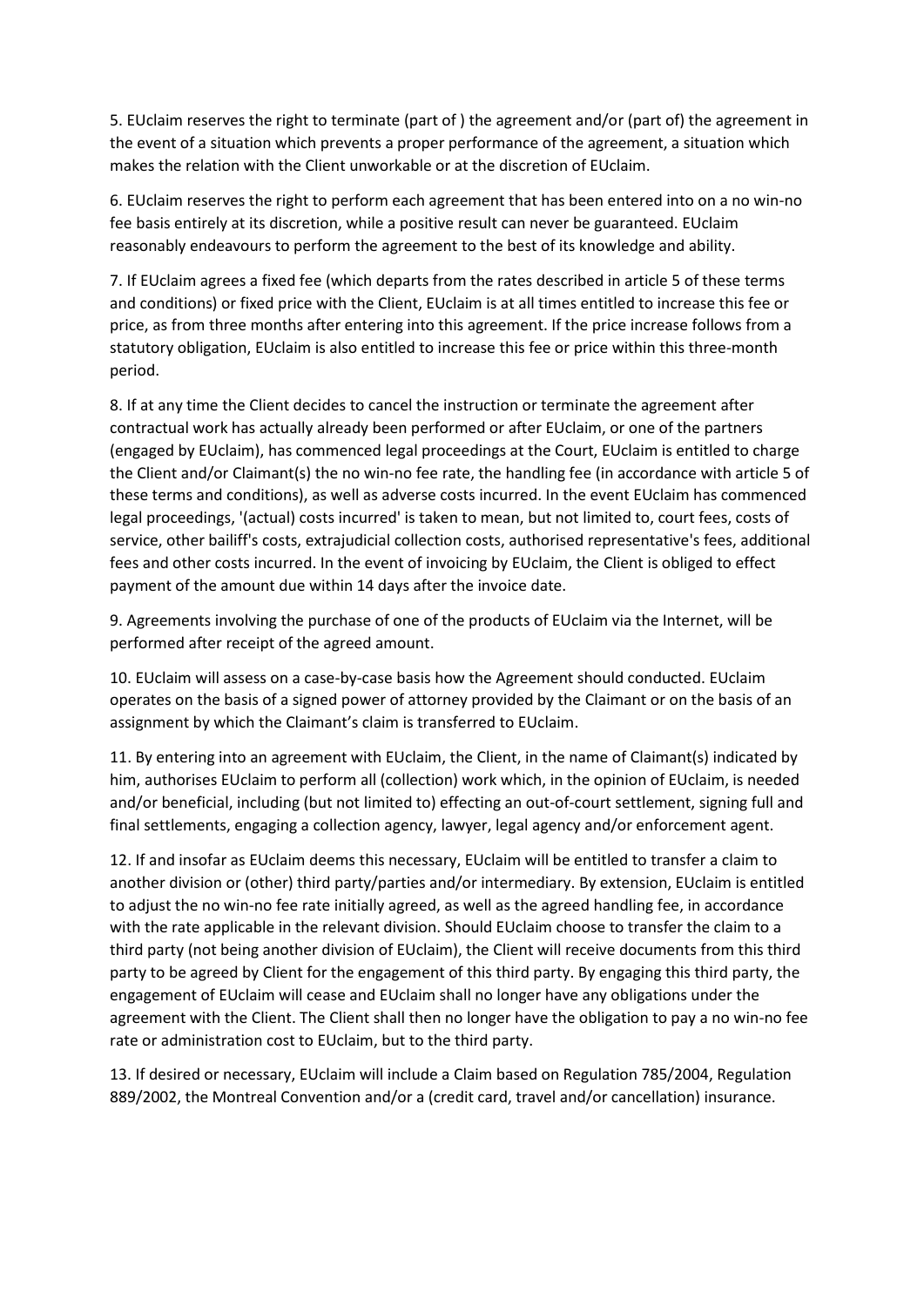### **Article 4: Obligations of the Client**

1. The Client is obliged to provide EUclaim with all necessary data or information in advance or after filing a claim at EUclaim's request. The data and information must be provided entirely truthfully. In the event the airline company, insurer or credit card company pays the financial compensation directly to the Client and/or Claimant(s) or indicates that they are intending to do so, the Client is obliged to inform EUclaim as soon as possible. The Client must in all cases fully cooperate in order to secure the successful settlement of the claim.

2. The Client is responsible for providing EUclaim with a working e-mail address. EUclaim can in no way be held liable for the information being incorrect. All communication is conducted via the online dossier, by telephone, by post or via the Client's e-mail address held on record by EUclaim.

3. The Client is responsible for providing the correct bank number (IBAN and/or BIC) where the (possible) collection proceeds can be transferred to. EUclaim can in no way be held liable for the information being incorrect.

4. In the case where EUclaim is to transfer funds to the Client via PayPal, the Client is responsible for providing the correct PayPal email address. EUclaim can in no way be held liable for the information being incorrect.

5. EUclaim will not hesitate to report any data/information deliberately provided incorrectly or incompletely as well as cases of fraud, in whichever way committed. The Claimant will also be charged the fee as set out in Article 3.8 and Article 5 of these Terms and Conditions.

6. The Client indemnifies EUclaim against all third-party claims as a result of the Client making incorrect statements and/or providing incorrect data/information and/or committing fraudulent acts.

7. The Client and/or Claimer(s) shall not contact or maintain contact with the airline, insurer and/or credit card company regarding the Claim submitted by EUclaim. If the airline, insurer and/or credit card company contact the Client and/or Claimant(s) directly concerning the claim submitted by EUclaim, this must be reported to EUclaim immediately.

8. The Client and/or Claimant(s) will not have its Claim processed elsewhere. If the Claim is already being processed elsewhere, the Client and/or Claimant(s) will immediately discontinue the Claim there. If EUclaim is forced to discontinue the Claim because of the foregoing situation, article 3 paragraph 8 of these Conditions shall apply.

### **Article 5: Rate**

1. The no win-no fee rate in the English division is 29% including VAT of the full (claim) amount to which the Client and/or Claimant(s) is/are entitled on the basis of Regulation 261/2004, Regulation 785/2004, The APR Regulations, Regulation 889/2002, and the Montreal Convention. It should be emphasised that the no win-no fee rates (may) differ between the respective divisions. The foregoing then also means that if, for process-economic reasons, a claim must be handled by another division, the rate may also change. The Client is charged the no win-no fee rate, if the debtor has effected payment to EUclaim, directly to the Client, Claimants(s) or to the (legal expenses) insurer or any other third party/parties on the basis of Regulation 261/2004, Regulation 785/2004, The APR Regulations, Regulation 889/2002, and the Montreal Convention. The no win-no fee rate is also payable in the event of a situation as described in article 3, paragraph 8 of these general terms and conditions.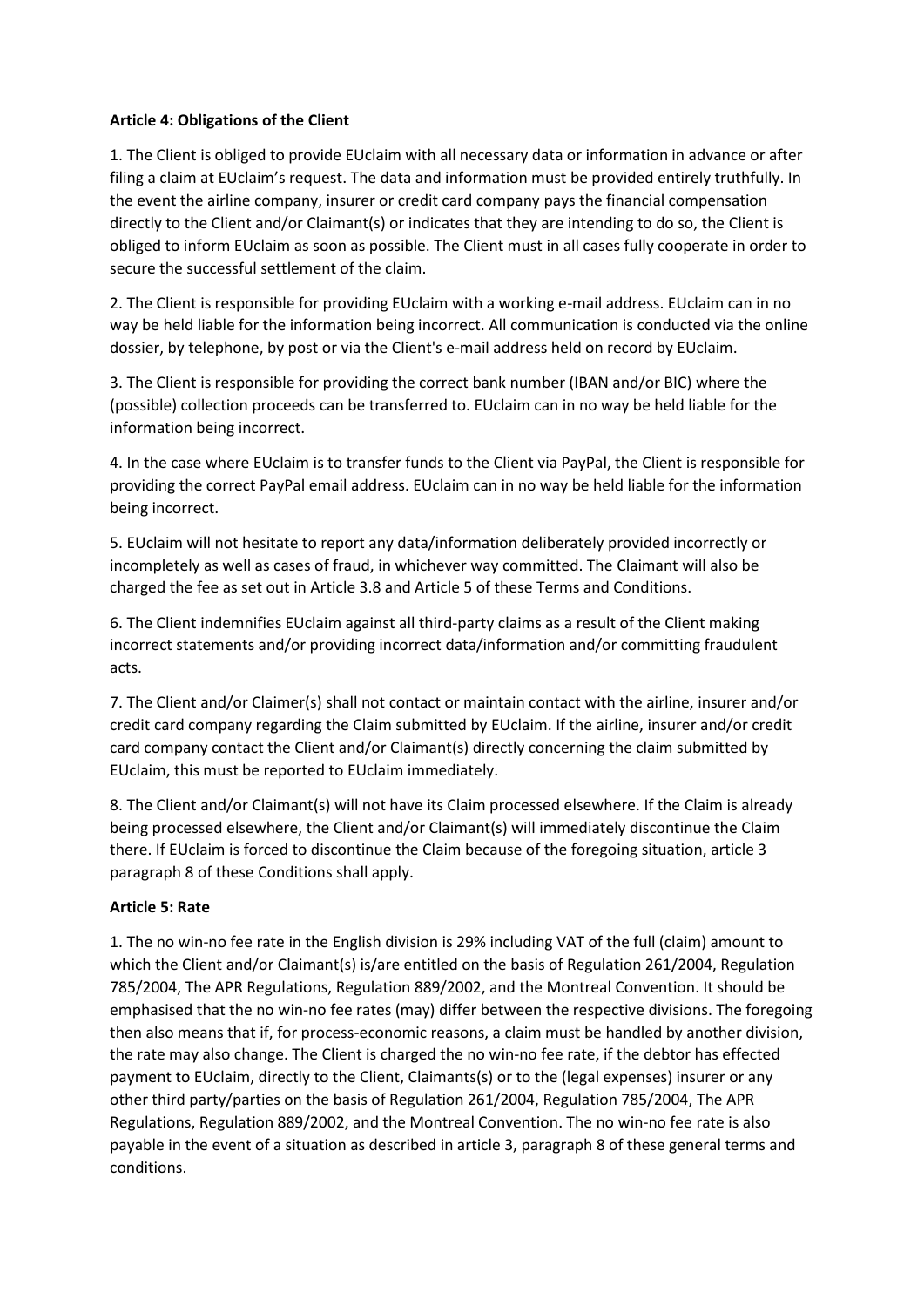2. In addition to the provisions referred to in paragraph 5.1, the Client is charged € 33 handling fee per Claimant for work in a Claim on the basis of Regulation 261/2004 and/or the APR Regulations. It should be emphasised that the handling fee in the respective divisions (may) differ.

3. In addition to the provisions referred to in paragraph 5.1, the Client is charged € 33 handling fee per Claim for work in that Claim on the basis of Regulation 785/2004, Regulation 889/2002 and the Montreal Convention. It should be emphasised that the handling fee in the respective divisions (may) differ.

4. As soon as EUclaim has accepted a claim, an agreement has been formed between EUclaim, the Client and the Claimant(s). From that moment on, EUclaim is entitled to charge the debtor statutory interest and adverse costs incurred by EUclaim, including (but not limited to) (extra)judicial (collection) costs, court fees, costs of service, bailiff's costs, authorised representative's fees, additional fees and other costs incurred. These costs, in the event of payment by the debtor, are entirely payable to EUclaim. If the Client and/or Claimant(s) decide(s) to withdraw the claim, EUclaim will be entitled to charge him/them the costs described previously (in addition to the rates as referred to in paragraphs 2 and 3).

5. All bank or transaction costs involved in international payments of the amounts due to the Client and/or Claimants(s) will be charged on to the Client and/or Claimant(s).

6. All costs associated with the collection of a cheque for the amounts due to the Client and/or Claimant(s) will be passed on to the Client and/or Claimant(s).

# **Article 6: Payment and receipt of funds**

1. Payment (if applicable) can be effected in (one of) the manner(s) as indicated during the ordering process. This payment must be made during or immediately after entering into the agreement.

2. EUclaim is entitled to suspend or terminate the performance of the agreement and ensuing agreements, if the Client and/or Claimant(s) is/are in default with regard to any payment or obligation on its/their part.

3. All funds received by EUclaim for or on behalf of the Client and/or Claimant(s) will be deposited into the bank account of EUclaim.

4. Payments made by the debtor to EUclaim or directly to the Client and/or Claimant(s), (legal expenses) insurer or third party/parties are deemed collection results. The following must be paid from this result first: the no win-no fee rate, the handling fee, (extra)judicial (collection) costs, statutory interest, court fees, costs of service, bailiff's costs, authorised representative's (additional) fees and other (actual) costs incurred. These funds are immediately and entirely payable to EUclaim.

5. Payments made by the debtor on the basis of Regulation 261/2004, Regulation 785/2004, the APR Regulations, Regulation 889/2002, the Montreal Convention or insurance to a (legal expenses) insurer or third party/parties or directly to the Client and/or Claimant(s), must be reported to EUclaim without delay. Within 7 days of receipt of the funds by the Client, Claimant(s), (legal expenses) insurer or third party/parties, the no-cure-no-pay rate, the handling fee as well as the statutory interests claimed by EUclaim and the (actual) costs incurred, viz.,: (extra)judicial (collection) costs, costs of service, (other) bailiff's costs, court fees, authorised representative's (additional) fees and other (actual) costs incurred, must be paid to EUclaim. In the event the Client and/or Claimant(s) fail(s) to do so, EUclaim will charge all the costs involved in the collection of the payments as referred to in the first sentence of this paragraph on to the Client and/or Claimant(s).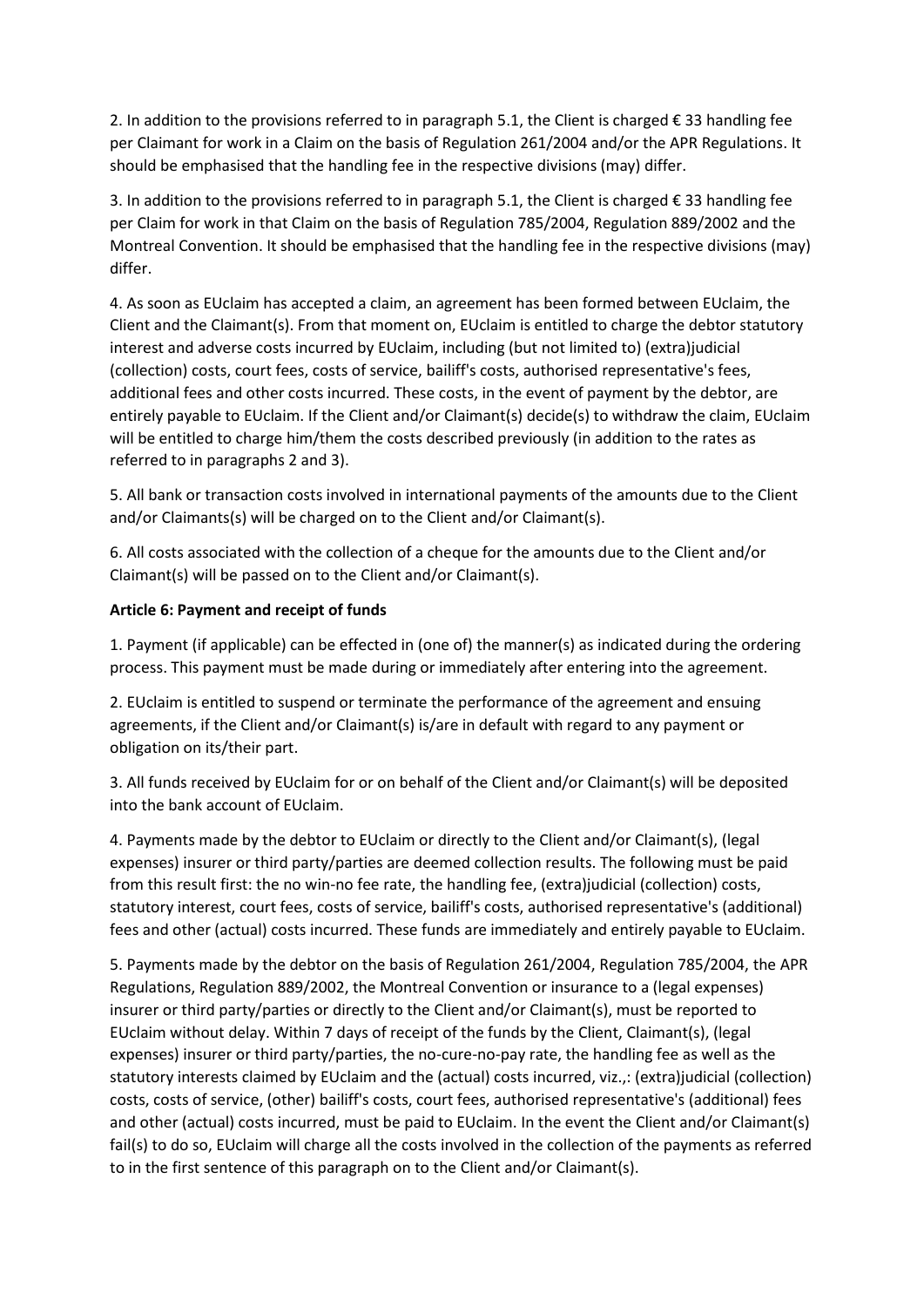6. If the debtor offers the Client and/or Claimant(s), (legal expenses) insurer or third party/parties compensation in kind, e.g. in the form of tickets or vouchers, the Client and/or Claimant(s), (legal expenses) insurer or third party/parties are free to accept this (except in the case as mentioned in Article 5.4). The Client and/or Claimant(s) is/are obliged to immediately notify EUclaim in the event of acceptance thereof. In such an event, the Client and/or Claimant(s) is/are obliged to pay EUclaim the rate owed, as referred to in article 5 of these general terms and conditions. Article 3.8 of these terms and conditions applies in this case.

7. In the event EUclaim has already commenced legal proceedings in the name of the Client and/or Claimant(s), the Client and/or Claimant(s) do (does) not have the option to withdraw the claim without charge, terminate the agreement or accept a settlement offer by the debtor. If the Client and/or Claimant(s), without having obtained explicit, prior written approval, opt(s) to accept a (settlement) offer, to terminate the agreement or to withdraw a claim, then the Client and/or Claimant(s) owe(s) the rate referred to in article 3.8 of these terms and conditions, which applies in this case.

8. In the event the Client and/or Claimant(s) is/are in default of any payment owed to EUclaim, EUclaim will charge the Client and/or Claimant(s) all costs involved in the collection of this payment.

9. The amounts payable to the Client and/or Claimants(s) - provided the amounts are causally traceable - will be paid by EUclaim to the Client within 30 days after receipt by EUclaim, with due observance of the provisions of articles 5 and 6 of these terms and conditions. Payments will be made to the bank number or PayPal email address held on record by EUclaim.

10. If EUclaim inadvertently pays out too much money to the Client, the Client must immediately repay this to EUclaim. The amount overpaid by EUclaim shall be regarded as undue payment within the meaning of Section 6:203 of the Dutch Civil Code.

11. The amount payable to the Client and/or Claimant(s) will remain in the passenger's cash account of EUclaim for a maximum period of one year. This year commences after the Client has been notified of the amount collected for him (and his fellow Claimant(s)), at the Client's e-mail address held on record by EUclaim. After expiry of this year, the right of the Client and/or Claimant(s) to claim this amount expires.

# **Article 7: Online file access and procedures**

1. Only the Client is entitled to access the file, which is taken to mean:

a. Access to the data and documents provided by the Client and/or Claimant(s);

b. Access to the correspondence between the Client and EUclaim as well as correspondence between EUclaim and the Debtor, insofar as it only relates to his/her claim.

2. On the subject of legal proceedings commenced by EUclaim, EUclaim is entitled to bring these according to own insights or to effect settlements. (Draft) pleading and other documents are not provided with a view to possible confidential (personal or business) information.

3. EUclaim will be free to submit a request for enforcement from the authorised national enforcement body. If this request is rejected, or if the national enforcement body refuses to cooperate in any way, EUclaim will be free to commence (legal) proceedings under administrative law, as well as to withdraw the relevant claim and discontinue the further processing thereof.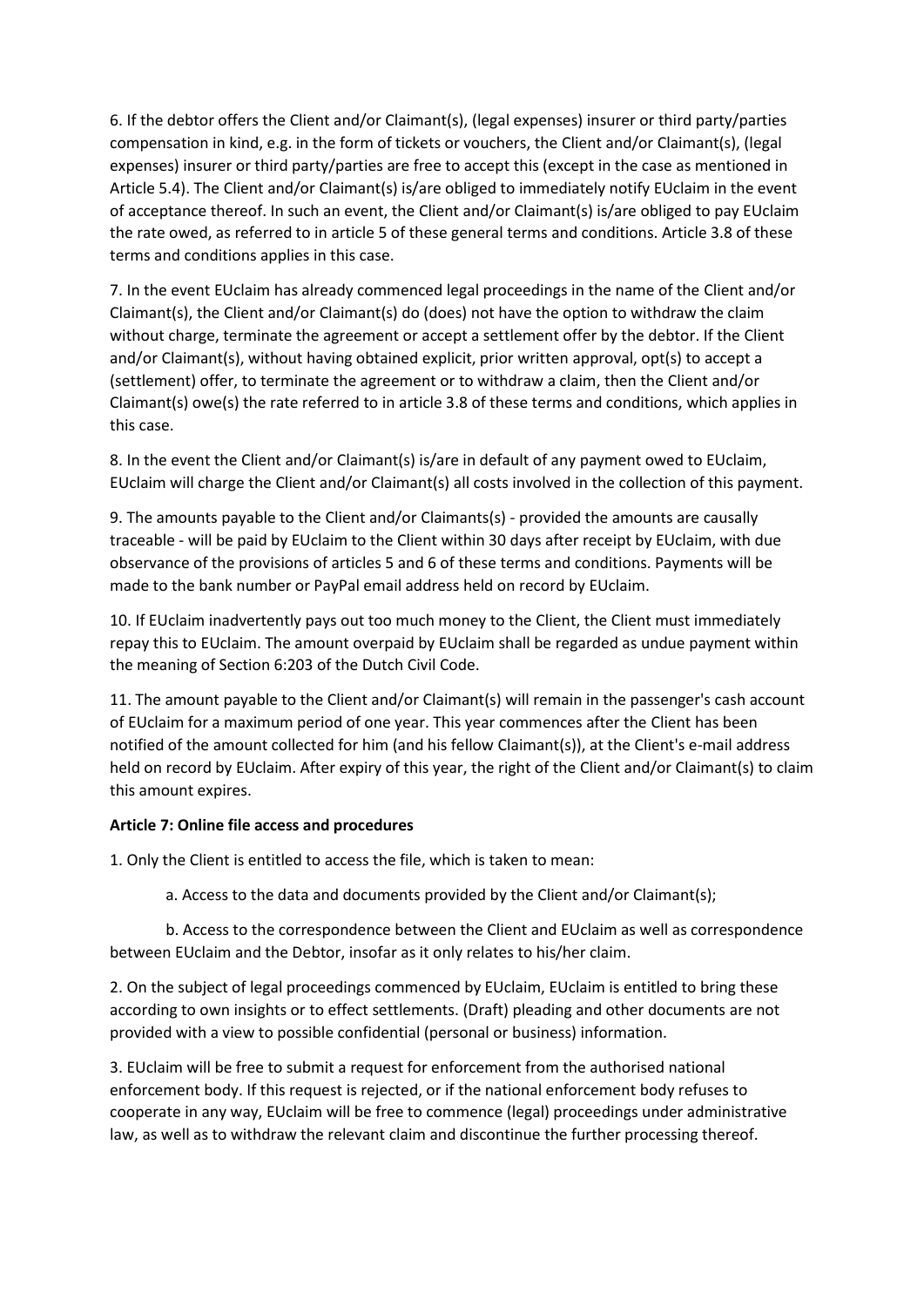4. If EUclaim considers it inopportune to commence legal proceedings or to continue them on account of advanced insights, new information or other circumstances, EUclaim will be entitled to withdraw, cancel the claim or come to an out-of-court settlement for an amount lower than the compensation amount claimed by the Client and/or Claimant(s) by virtue of section 7 of Regulation 261/2004, Regulation 785/2004, the APR Regulations, Regulation 889/2002, the Montreal Convention or insurance. The provisions of Articles 5 and 6 of these Terms and Conditions continue to apply in full. EUclaim will not initiate legal proceedings if the (remaining) claim amount is less than €250. If during the handling of the claim it appears that the (remaining) claim amount is (or has become) less than €250, EUclaim is entitled to withdraw the claim.

# **Article 8: Personal details**

1. EUclaim processes the (personal) data which is provided by the Client within the framework of the performance of the agreement. EUclaim will comply with the provisions of the relevant privacy and/or data protection legislation, including the General Data Protection Regulation (GDPR).

2. Without separate approval, EUclaim will refrain from disclosing (personal) data to thirds/third parties, except if and insofar as this is required for recovering the claim that has been submitted.

3. If so requested by the Client and/or Claimant(s), EUclaim will remove the personal data from its database. Only the Client can adjust and change data (online), or have this adjusted or changed (online). If so requested, EUclaim must provide an overview of the details of the Client and/or Claimant(s), which are held on record by EUclaim.

4. For a comprehensive overview of EUclaim's method of working with regards to processing personal data, please see our Privacy Statement.

# **Article 9: Intellectual property**

1. EUclaim reserves the rights and powers it is entitled to by virtue of the relevant copyright legislation and other (intellectual property) law and regulations. EUclaim is entitled to use the knowledge it has gained during the performance of an agreement also for other purposes, if and insofar as this does not involve the disclosure of any strictly confidential information of the Client to a third party/parties.

2. The Client and/or Claimant(s) shall not be permitted to use and/or process the letters or documents drawn up by EUclaim without the prior written consent of EUclaim.

# **Article 10: Liability and indemnity**

1. If EUclaim should be liable in any way, then this liability will be limited to what has been stipulated in this article.

2. If and insofar as EUclaim attributably fails or has attributably failed in the fulfilment of an (assumed) obligation, it cannot be held liable for (any) (in)direct loss suffered or to be suffered by the Client, Claimant(s) and/or third party/parties. Indirect loss is taken to mean, but not limited to, consequential loss, non-material loss, direct trading loss and loss of orders and profit.

3. The liability of EUclaim can cover no more than direct loss and will never exceed the amount (including VAT) the Client and/or Claimant(s) is/are entitled to in accordance with section 7 of Regulation 261/2004, , Regulation 785/2004, the APR Regulations, Regulation 889/2002, the Montreal Convention or insurance with due observance of article 5 of these terms and conditions.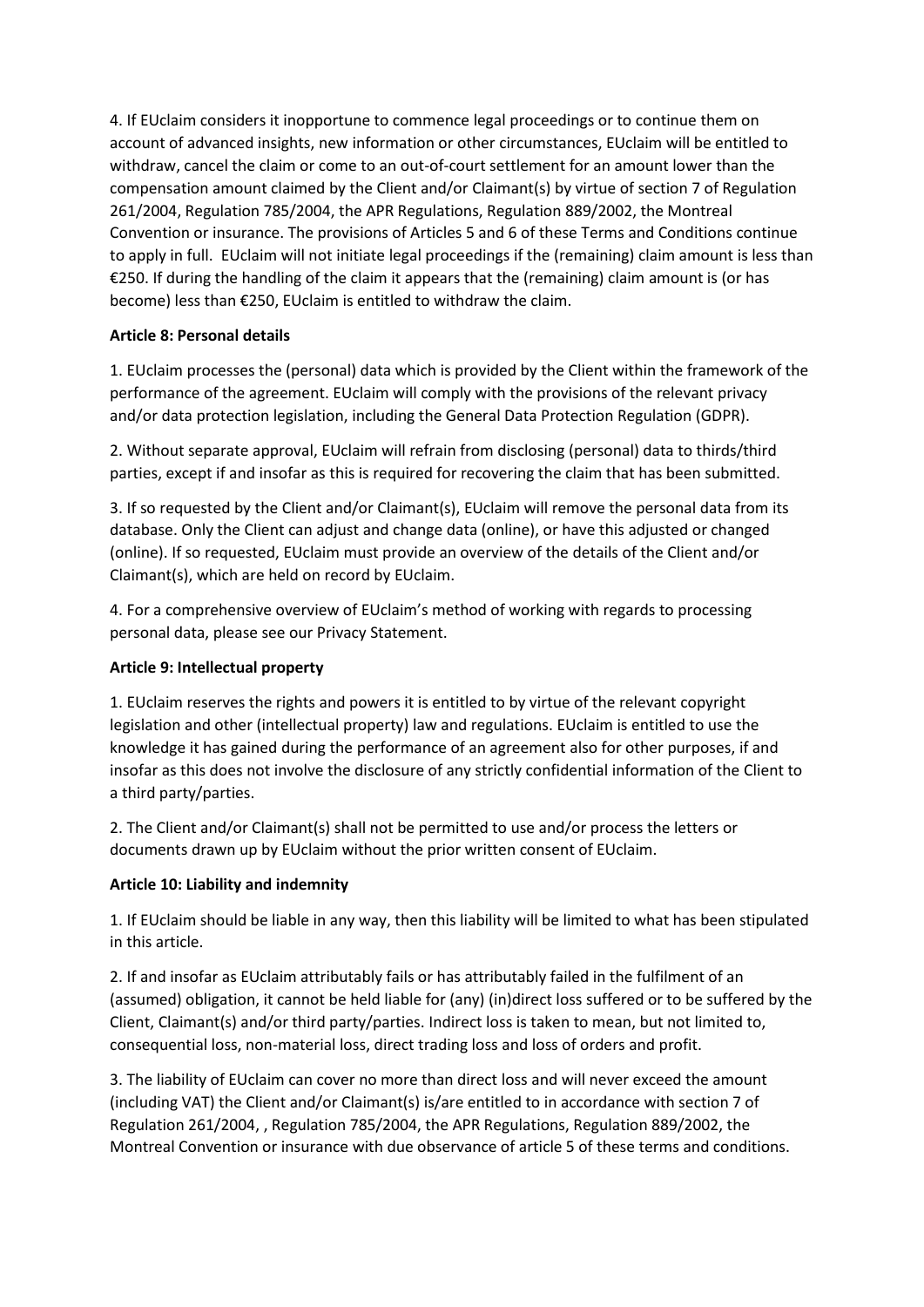4. The terms stipulated in the previous paragraphs are without prejudice to any liability of EUclaim by virtue of mandatory legal provisions.

5. EUclaim can in no way be held liable for missing or incorrect data which has or should have been provided by the Client (see article 4 of these terms and conditions).

6. After delivery of the purchased products, EUclaim is no longer involved in or liable for the correct use thereof, or their successful application, in any way.

7. The Client and/or Claimant(s) indemnify EUclaim against any claims brought by a third party/parties suffering damage or losses in relation to the performance of the agreement.

8. If EUclaim is confronted by a third party/parties seeking to bring a claim, the Client and/or Claimant(s) is/are obliged to assist EUclaim both in and out of court and to promptly do everything that can be expected from the Client and/or Claimant(s) in that event. Should the Client and/or Claimant(s) remain in default with regard to taking adequate measures, EUclaim, without further notice of default, will be entitled to proceed thereto itself. All costs incurred and (any) loss and suffered by EUclaim, an intermediary/intermediaries and a third party/parties caused as a result will be at the full expense and risk of the Client and/or Claimant(s).

9. Non-timely performance of the agreement by EUclaim does not give the Client and/or Claimant(s) the right to compensation or to suspend any obligation towards EUclaim.

10. EUclaim can never be held liable for any administrative error(s) made by it, its partner(s) or a third party/parties engaged by it. EUclaim reserves the right to rectify this/these administrative error(s).

# **Article 11: Force majeure**

1. EUclaim is not obliged to fulfil an obligation for the Client and/or Claimant(s), if it is impeded in doing so as a result of a circumstance which is not attributed to EUclaim, nor if EUclaim is accountable for it by law, juristic act or generally accepted standards.

2. Force majeure includes, in addition to what is included in the law and jurisprudence, all external causes, foreseen or not foreseen, which cannot or could not be actually influenced by EUclaim, as a result of which, however, EUclaim is unable to fulfil its obligations towards the Client and/or Claimant(s). EUclaim is furthermore entitled to invoke force majeure if the circumstance prevents the (further) performance of the agreement after EUclaim was to have fulfilled its obligation.

3. During the time that the force majeure period continues, EUclaim is entitled to suspend any obligations under the agreement.

4. Insofar as EUclaim, at the time the force majeure commences, has meanwhile (partly) fulfilled its obligations under the agreement, or will be able to do so, and the fulfilled part and/or the part to be fulfilled represents independent value, EUclaim will be entitled to separately invoice the part that has already been fulfilled and/or that is yet to be fulfilled.